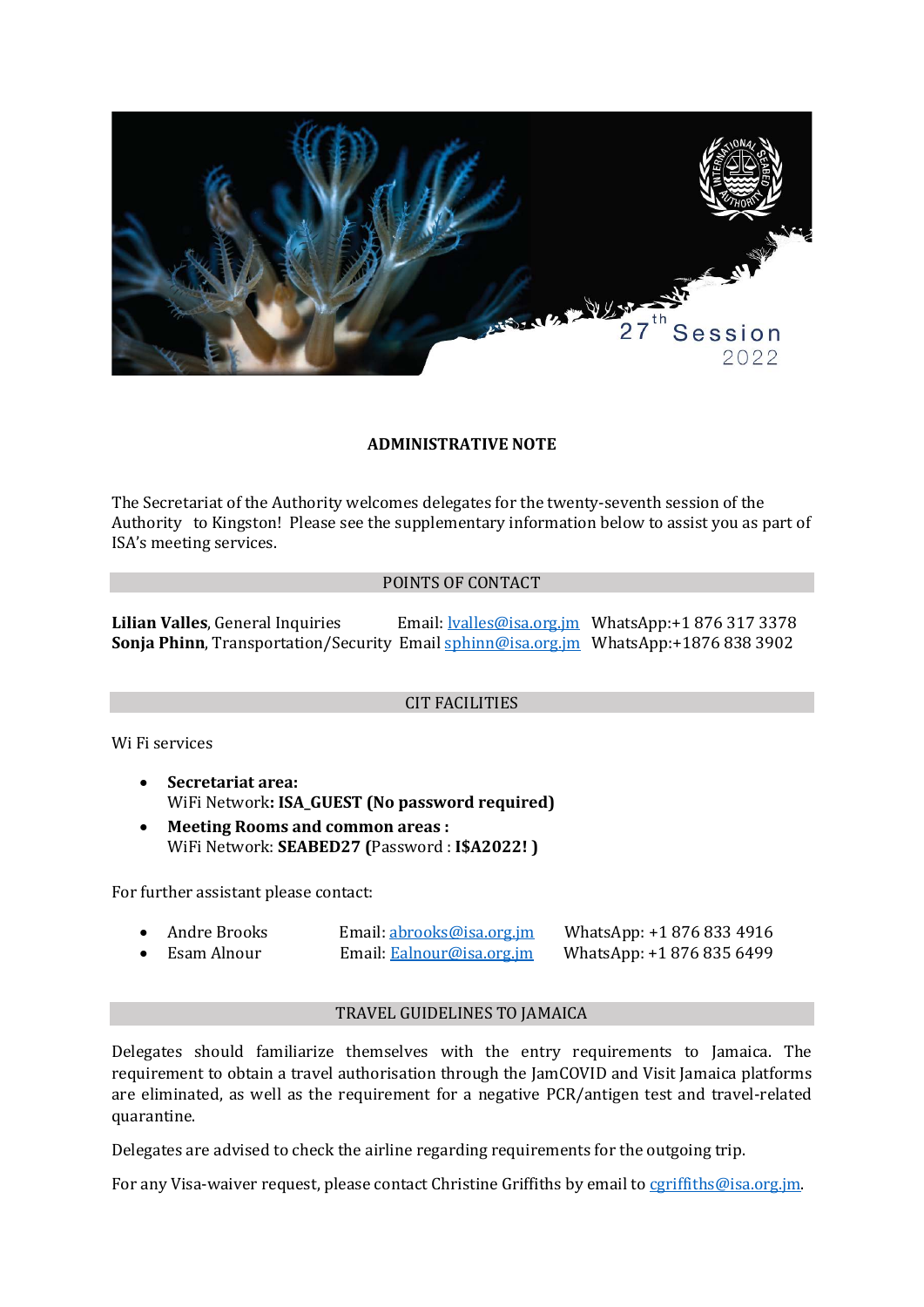### COVID TESTING

There are various service providers in Kingston offering concierge service. A couple of options are provided below:

## **Technological Solutions Ltd (TSL)<https://www.tsltech.com/covid-19-registration/>**

# **Antigen USD 40/ JAD 6,000 (one hour) / PCR USD 85 / JAD 13,000 (24 to 36 hours)**

Appointments through website or by sending:

- An email to [oshene.edwards@tsltech.com](mailto:oshene.edwards@tsltech.com)
- A WhatsApp message to +1 876 +1876 818 0310

Payments by credit card are made on their website. Otherwise, cash in person.

**The MDLink – <https://themdlink.com/p/create-appointment?type=covid-test>**

## **Antigen USD 55 / JAD 8,500 (one hour) / PCR USD 110 / JAD 18,000 (24 to 36 hours)**

Appointments through website or by sending :

- An email to [covidtest@themdlink.com](mailto:covidtest@themdlink.com)
- A WhatsApp message to +1 876 221 03 82

Payments can be made with credit card a[t https://themdlink.com/pay](https://themdlink.com/pay) (for confirmed appointments).

*Information to be submitted when booking appointments by email/WhatsApp should include: full name, date of birth, passport #, contact email/telephone number, type of test, date/time requested.* 

### TRANSPORTATION SERVICES

There will be a daily shuttle service, properly identified, offering delegates daily transportation to and from the Knutsford Court Hotel. The bus will be parked at the Pegasus Hotel, accessible to nearby properties. The rates are: 6 USD/1,000 JAD for round trip and 3 USD/500 JAD for a oneway trip.

For delegates staying at Spanish Court Hotel and A/C Hotel interested in this service, the rate is 8 USD/1,200 JAD for round trip and 4 USD/600 JAD for a one-way trip. For these two properties, delegates are to request the service to ISA Office for Administrative Services before arrival by email to **lyalles@isa.org.jm**.

Bus services are offered by private contractors and indicated here as a courtesy to delegates. The Secretariat takes no responsibility for the services provided.

### LUNCH OPTIONS

Below are dining options within walking distance of the Knutsford Court Hotel for the lunch break:

- The New Kingston Business Centre offers a food court with various lunch options and pastries (Dominica Drive)
- Gary's Fast Food, Pinyatas and Kingston Jerk (Chelsea Avenue)
- ENZ Uktimate Restaurant & Roof Top and Exit 21 Ultra Lounge (Dominica Drive)